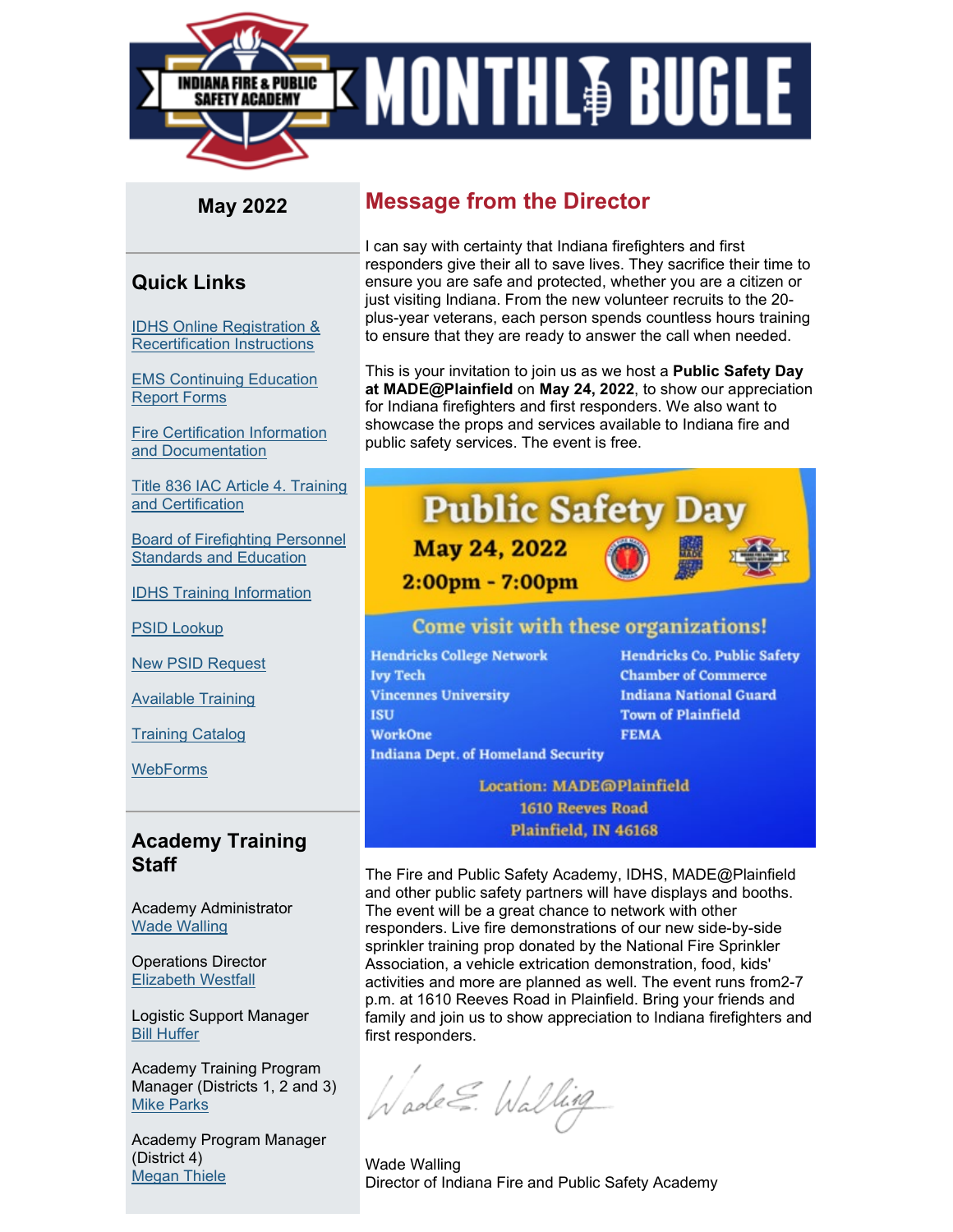Academy Program Manager (districts 5 & 7) [Robin](mailto:RNicoson@dhs.IN.gov)  [Nicoson](mailto:RNicoson@dhs.IN.gov) 

Academy Program Manager (districts 6 & 9) [Chuck Gunter](mailto:cgunter3@dhs.in.gov)

Academy District Field Training Manager (districts 7, 8, and 10) [Zach Westfall](mailto:zwestfall@dhs.in.gov)

## **Academy Certification Staff**

Certification Supervisor [Nichelle Elliot](mailto:nelliott@dhs.in.gov)

Program Coordinator [Regine Johnson](mailto:RHampton@dhs.in.gov) 

Clerical Assistant [Teri Dearmin](mailto:TDearmin@dhs.in.gov)

[After-hours Certifications Help](https://www.in.gov/dhs/firecertification.htm?utm_medium=email&utm_source=govdelivery)

**Continuation on National Fire Protection Association's (NFPA) 1403 Standard on Live Fire Training Evolutions, Chapter 4.13 Fuel Materials.**

#### **4.13 Fuel Materials.**

**4.13.1\*** The fuels that are utilized in live fire training evolutions shall only be wood products.

**4.13.1.1** Fuel-fired buildings and props are permitted to use the appropriate fuels for the design of the building or prop.

**4.13.2** Pressure-treated wood, rubber, plastic, polyurethane foam, tar paper, upholstered furniture, carpeting, and chemically treated or pesticidetreated straw or hay shall not be used as part of the fuel load.

**Δ 4.13.3** Flammable or combustible liquids, as defined in NFPA 30, shall not be used in live fire training evolutions.

**4.13.3.1** Combustible liquid with a flash point above 100°F (38°C) shall be permitted to be used in a live fire training structure or prop that has been

Would you like to see crucial up-to-date information on what the Academy is doing and what courses are available? Then you should follow and like the Fire and Public Safety Academy on Facebook. The site features regular updates and important information that you need to know. The Academy is committed to sharing important information, and growing the reach is one of the reasons behind the Academy Facebook page.



# **Robin Nicoson is the New District 5 & 7 Program Manager**



Robin was a Lieutenant at Decatur Township Fire Department in Marion County, and he has been an Academy firefighter training coach for the last two years. Robin is well respected in the fire service, and IDHS is excited that he has filled the spot formerly held by Megan Thiele, who was temporarily filling the district responsibilities.

**Email [RNicoson@dhs.IN.gov](mailto:RNicoson@dhs.IN.gov) Cell phone (317) 518-4645**

## **Important Lead Evaluator & Proctor Information**

The Academy knows that the spring and summer months are busy for everyone in the fire service. There is training happening everywhere, so it's important to remind those who are teaching, evaluating or proctoring that to be a lead evaluator, one must be certified as an Instructor II or above and must be certified in the course being assessed. The evaluator cannot teach the course material being evaluated, and the Academy must be notified at least 48 hours prior to any rescheduled exam. Notification must include the date, time and location of the rescheduled examination.

Individuals who serve as a Proctor must be certified at the Instructor I level and remember that written certification exams should not be given as an open book exam. The only exception is the use of an ERG during Hazmat testing. Individuals needing a retest should use the link below instead of emailing certification staff. Webforms for [Fire-Certification Exam Retest Request](https://acadisportal.in.gov/AcadisViewer/WebForms/Public/UserDataCollector.aspx?ID=ed282d4f-03ae-4aeb-99ae-edfe0b0c948f&utm_medium=email&utm_source=govdelivery) are open in Acadis.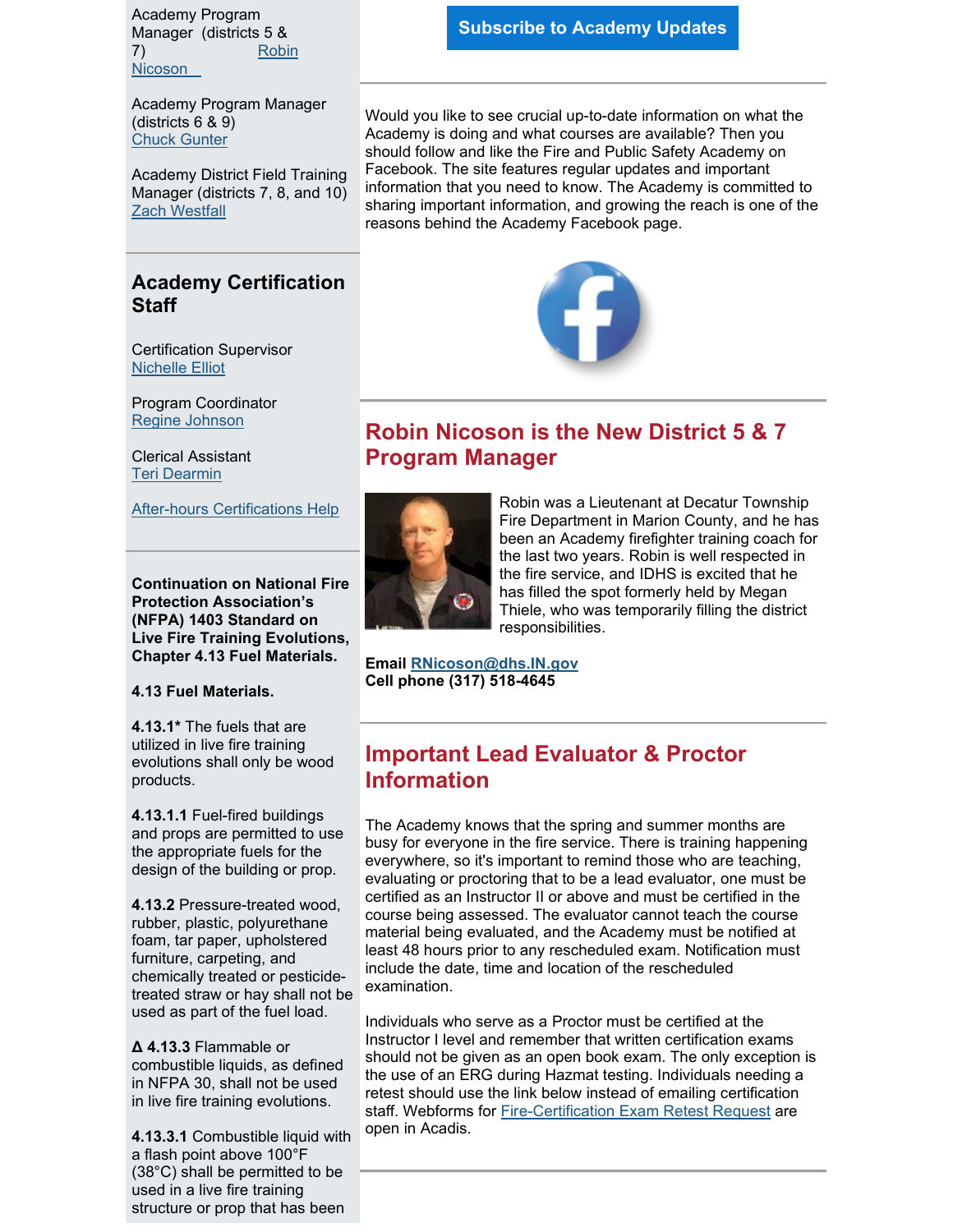specifically engineered to accommodate a defined quantity of the fuel.

**4.13.4** Unidentified materials, such as debris found in or around the structure or prop that could burn in unanticipated ways, react violently or create environmental or health hazards, shall not be used.

**4.13.5** Propane lighters, butane lighters, fuzees (safety flares), kitchen-type matches and similar devices are permitted to be used to ignite training fires if the device is removed immediately after ignition of the training fire.

**4.13.6\*** Fuel materials shall be used only in the amounts necessary to create the desired fire size.

**4.13.7\*** The fuel load shall be limited to avoid conditions that could cause an uncontrolled flashover or backdraft. If a controlled flashover is designed to occur for training purposes, additional safety measures for providing a safe observation space for instructors and students shall be documented and followed.

**4.13.8\*** The instructor-in-charge and the safety officer shall assess the selected fire room environment for factors that can affect the growth, development, and spread of fire.

**4.13.9\*** The instructor-in-charge and the safety officer shall document fuel loading, including all of the following:

(1) Fuel material

(2) Wall and floor coverings and ceiling materials

(3) Type of construction of the structure, including type of roof and combustible void spaces

(4) Dimensions of the room

**4.13.10\*** The training exercise shall be stopped immediately when the instructor-in-charge or the safety officer determines through ongoing assessment that the combustible nature of

# **Upcoming Trainings**



**Indiana State Fire Marshal Interchange**  The Indiana State Fire Marshal Interchange is an opportunity for fire service and EMS professionals to discuss ideas, the future of the fire service, and learn more about the State Fire Marshal sections.

# June 25, 2022

8:00am - 5:00pm **Marshall County Fairgrounds** 

> 211 W. Walnut Street Argos, IN 46501



**Register on Acadis** Use keyword "Interchange" to easily find this event

Register @ [https://acadisportal.in.gov](https://acadisportal.in.gov/?utm_medium=email&utm_source=govdelivery)

**National Fire Academy - F0142 - Residential Sprinkler Plan Review**

- 06/22/2022 to 06/23/2022
- 8 a.m- 5 p.m.
- MADE@Plainfield 1610 Reeves Rd Plainfield, IN 46168

### **Exercise - Workshop -Lifelines, Logistics, and Supply Chain Awareness Workshop**

- 06/23/2022
- 8 a.m- 5 p.m.
- Class Location: MADE@Plainfield 1610 Reeves Rd Plainfield, IN 46168

### **Body Language & Personality Profiles (Wayne Township Session 3 June 23) NT210184**

- 06/23/2022
- 8 a.m- 5 p.m.
- Wayne Township Fire Department 6450 W. Ohio Street Indianapolis, IN 46214

### **National Fire Academy Courses**

The National Fire Academy is hosting 2-day virtual offerings of the Executive Skills Series in May thru August. More information can be found by selecting the link below for dates and descriptions.

S0520 Executive Skills Series: Exercising Leadership [Within Communities](https://apps.usfa.fema.gov/nfacourses/catalog/details/10837?utm_medium=email&utm_source=govdelivery)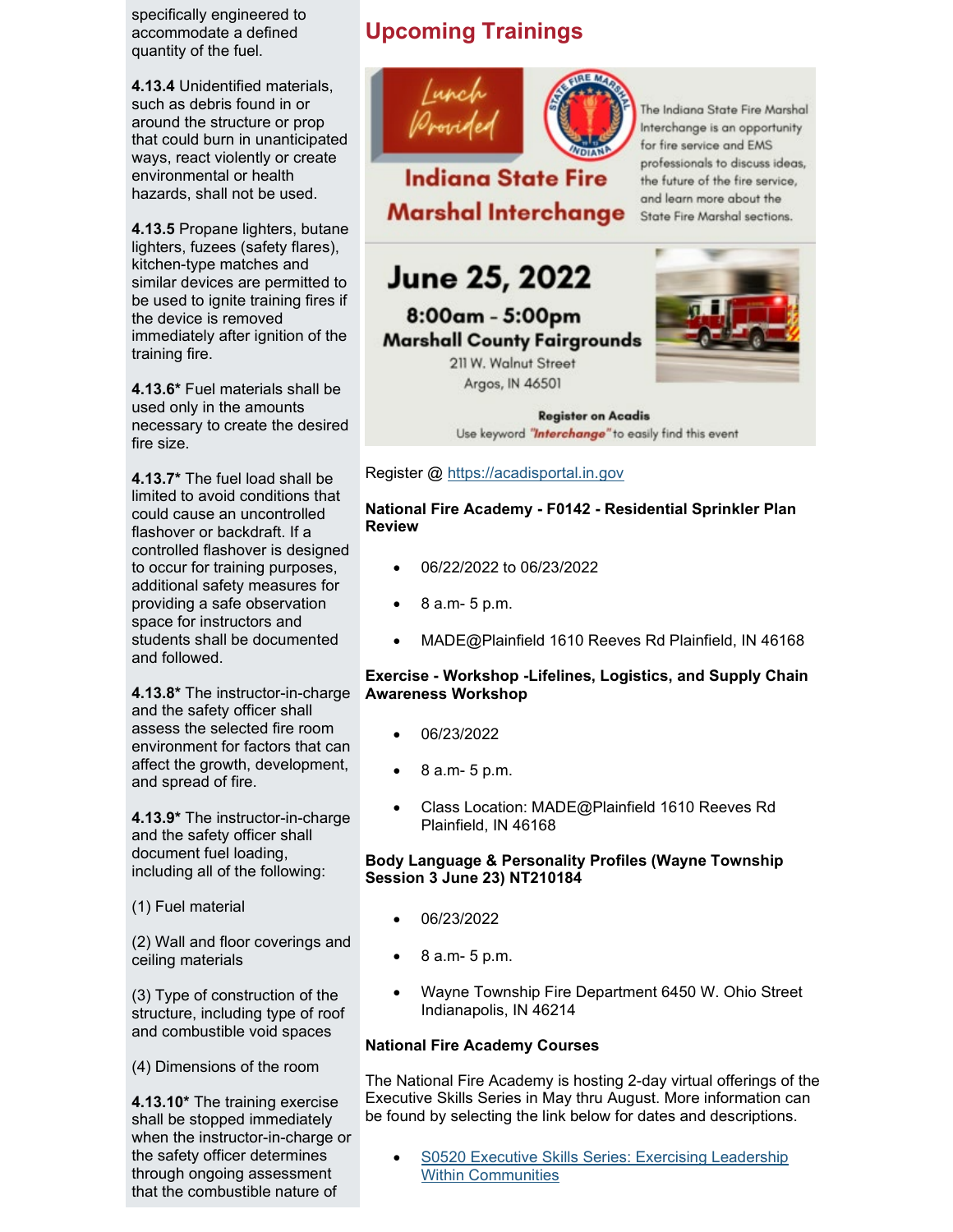the environment represents a potential hazard.

**4.13.10.1** An exercise stopped as a result of an assessed hazard according to 4.13.10 shall continue only when actions have been taken to reduce the hazard.

**4.13.11\*** The use of flammable gas, such as propane and natural gas, shall be permitted only in live fire training structures specifically designed for their use.

**4.13.11.1** Liquefied versions of the gases specified in 4.13.11 shall not be permitted inside the live fire training structure.

**4.13.11.2\*** All props that use pressure to move fuel to the fire shall be equipped with remote fuel shutoffs outside of the safety perimeter but within sight of the prop and the entire field of attack for the prop.

**4.13.11.3** During the entire time the prop is in use, the remote shutoff shall be continuously attended by safety personnel who are trained in its operation and who have direct communications with the safety officer and instructors.

**4.13.11.4** Liquefied petroleum gas props shall be equipped with all safety features as described in NFPA 58 and NFPA 59.

**4.13.11.5** Where the evolution involves the failure of a safety feature, the failed part shall be located downstream from the correctly functioning safety feature.

**4.13.11.6** Where flammable or combustible liquids are used, measures shall be taken to prevent runoff from contaminating the surrounding area.

**4.13.11.6.1** There shall be oil separators for cleaning the runoff water.

**4.13.11.7\*** Vehicles used as props for live fire training shall have all fluid reservoirs, tanks, shock absorbers, drive shafts, and other gas-filled closed

- [S5021 Executive Skills Series: Exercising Leadership to](https://apps.usfa.fema.gov/nfacourses/catalog/details/10465?utm_medium=email&utm_source=govdelivery)  [Facilitate Adaptive Change](https://apps.usfa.fema.gov/nfacourses/catalog/details/10465?utm_medium=email&utm_source=govdelivery)
- S0522 Executive Skills Series: Exercising Leadership [Through Difficult Conversations](https://apps.usfa.fema.gov/nfacourses/catalog/details/10467?utm_medium=email&utm_source=govdelivery)
- S0523 Executive Skill Series: Exercising Leadership **[Ethically](https://apps.usfa.fema.gov/nfacourses/catalog/details/10522?utm_medium=email&utm_source=govdelivery)**
- [F0321 Incident Command for Highrise Operations](https://acadisportal.in.gov/?utm_medium=email&utm_source=govdelivery)

**[Full List of Trainings](https://protect2.fireeye.com/v1/url?k=31323334-50bba2bf-31367a34-4544474f5631-3ba794f1c221f16f&q=1&e=14a33490-eb2f-48f1-a74e-c7a44e3f148a&u=https%3A%2F%2Fcontent.govdelivery.com%2Fattachments%2FINDHS%2F2022%2F05%2F18%2Ffile_attachments%2F2161669%2FUpcoming%2520Trainings%2520May%2520Bugle.docx)**

# **Special Notice**

The live fire training trailer has been taken out of service permanently. Attempts to repair were unsuccessful.

This resource is no longer available in Acadis as of May 20, 2022. Currently, the Academy is waiting on our new Class A live fire training trailer to arrive, with estimated delivery of July 2022

# **Fire Department Spotlight**

### **Lafayette Fire Department**



Lafayette is an ISO Class 2 rated city and is approximately 64 miles northwest of downtown Indianapolis, sitting just off of I-65 North at exit 172.

Fire Chief Richard Doyle leads the Lafayette Fire Department, consisting of 142 sworn professional firefighters and five civilians and is responsible for fire safety in the City of Lafayette and Fairfield Township, which is about

30 square miles with a population of over 68,000 people. Lafayette Fire Department is also one of the training hubs for the Indiana Fire and Public Safety Academy's District 4 firefighter training.



# **PFAS Collection Has Started**

Over 150 Indiana Fire Departments have already signed up for the Indiana Class B PFAS Foam Collection Initiative from IDHS & Indiana Department of Environmental Management, and collection efforts have begun. Evidence has shown exposure to